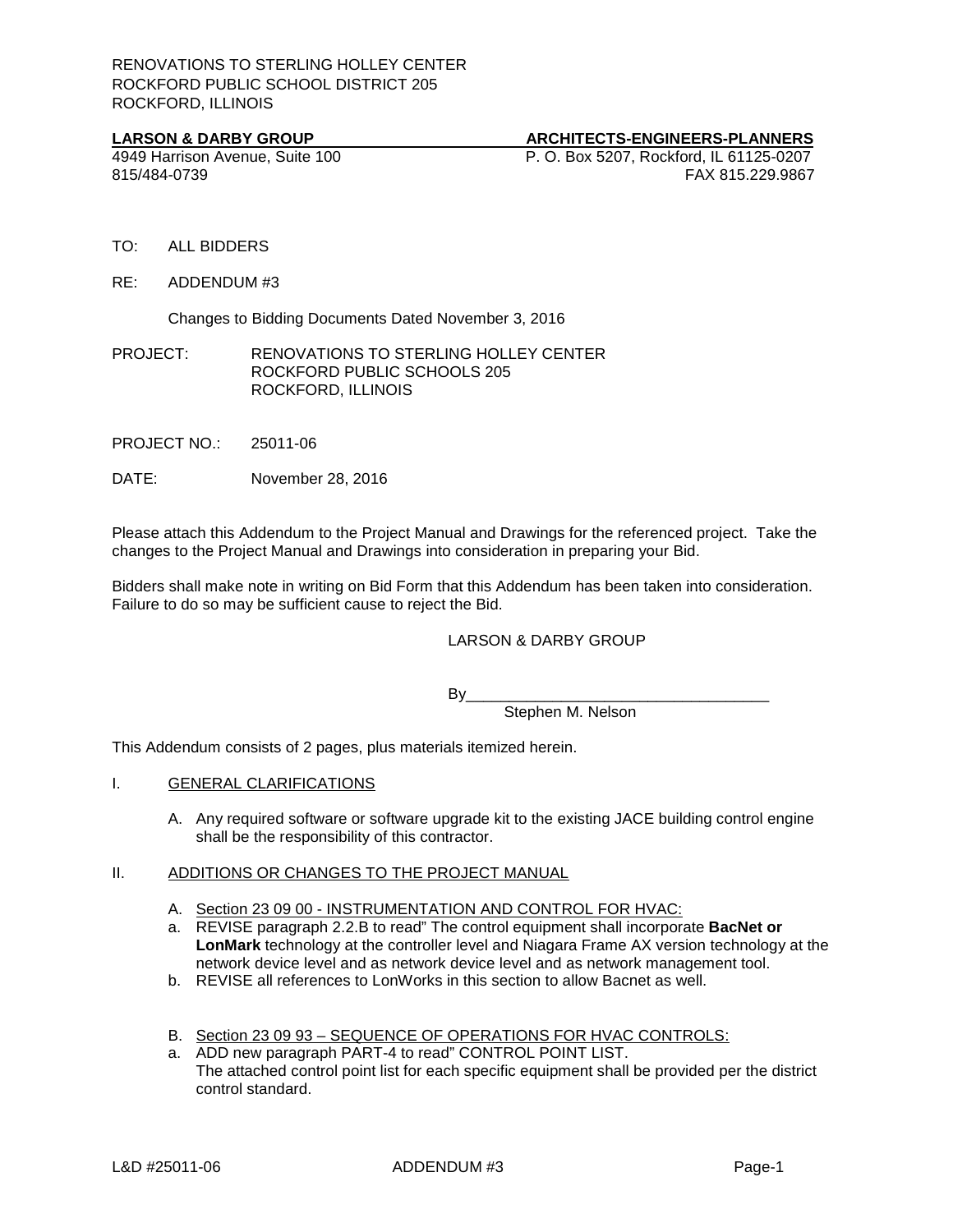RENOVATIONS TO STERLING HOLLEY CENTER ROCKFORD PUBLIC SCHOOL DISTRICT 205 ROCKFORD, ILLINOIS

III. ADDITIONS OR CHANGES TO THE DRAWINGS None

END OF ADDENDUM #3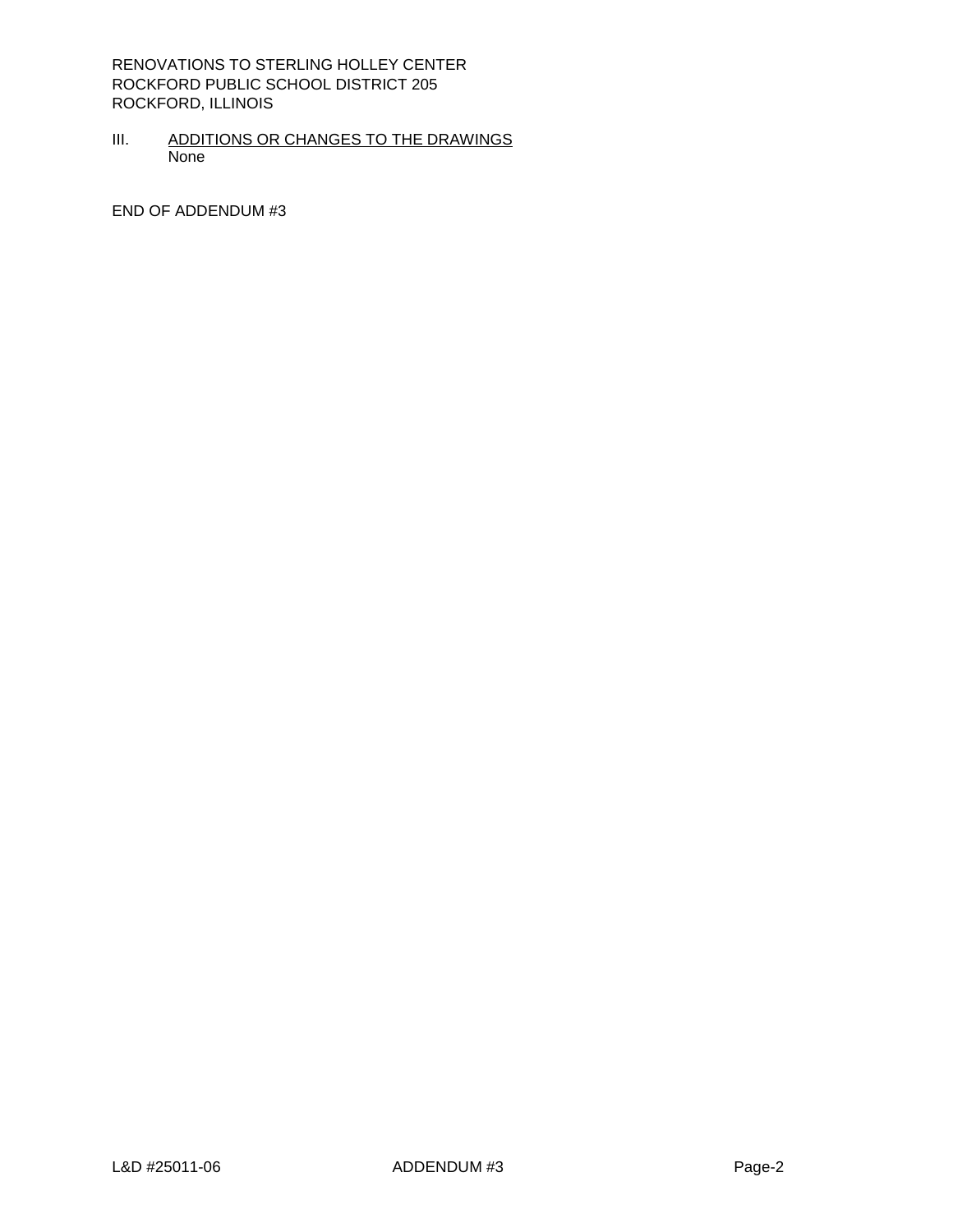## **Minimum Points List**

| <b>Air Handling Unit (AHU)</b>               | <b>Niagara System Point Names</b> |
|----------------------------------------------|-----------------------------------|
| Discharge Air Temperature                    | <b>DAT</b>                        |
| Discharge Air Temperature Set Point          | <b>DatStPt</b>                    |
| <b>Supply Fan Command</b>                    | SFanCmd                           |
| <b>Supply Fan Status</b>                     | <b>SFanSts</b>                    |
| Supply Fan VFD Command                       | SFanVfdCmd                        |
| <b>Supply Fan Alarm</b>                      | <b>SFanAlm</b>                    |
| <b>Return Fan Command</b>                    | RFanCmd                           |
| <b>Return Fan Status</b>                     | <b>RFanSts</b>                    |
| <b>Return Fan VFD Command</b>                | RFanVfdCmd                        |
| <b>Return Fan Alarm</b>                      | RFanAlm                           |
| <b>Heating Command</b>                       | <b>HtgCmd</b>                     |
| <b>Cooling Command</b>                       | ClgCmd                            |
| <b>Mixed Air Temperature</b>                 | <b>MAT</b>                        |
| Low Limit Alarm                              | LowLimit                          |
| <b>Filter Alarm</b>                          | FilterAlm                         |
| <b>Smoke Alarm</b>                           | SmkAlm                            |
| Return Air Temperature                       | <b>RAT</b>                        |
| <b>Outside Air Damper Command</b>            | <b>OaDmprCmd</b>                  |
| Outside Air Damper Command Minimum Set Point | <b>OaDmprMinStPt</b>              |
| <b>Economizer Set Point</b>                  | EconStPt                          |
| <b>Occupied Command</b>                      | OccCmd                            |
| <b>Static Pressure</b>                       | <b>Static</b>                     |
| <b>Static Pressure Set Point</b>             | <b>StaticStPt</b>                 |
| <b>Building Pressure</b>                     | <b>BldgPress</b>                  |
| <b>Building Pressure Set Point</b>           | BldgPressStPt                     |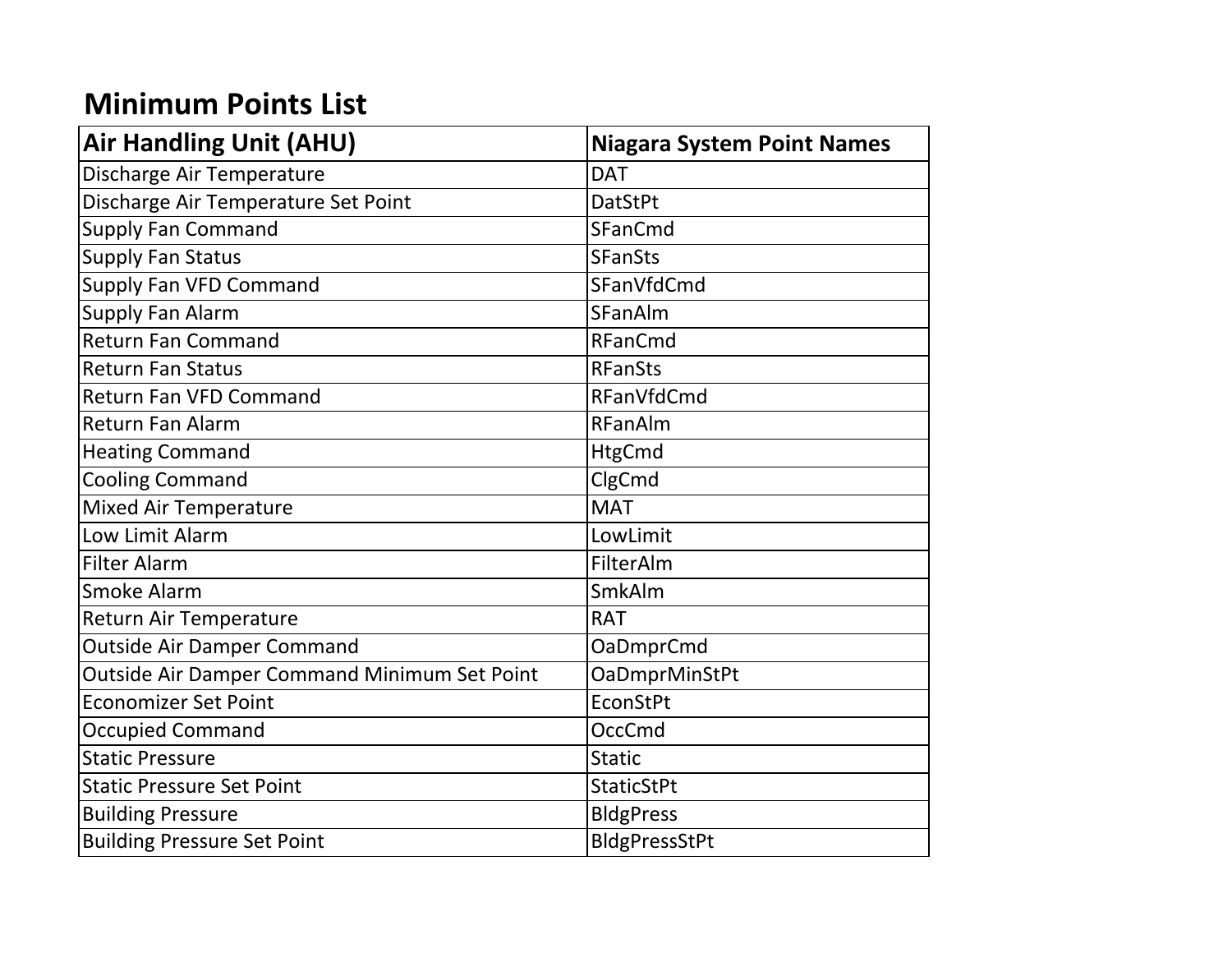# **Minimum Points List**

| <b>Variable Air Volume Box (VAV)</b> | <b>Niagara System Point Names</b> |  |  |  |
|--------------------------------------|-----------------------------------|--|--|--|
| Zone Temperature                     | ZoneTemp                          |  |  |  |
| Discharge Air Temperature            | <b>DAT</b>                        |  |  |  |
| <b>Occupied Command</b>              | <b>OccCmd</b>                     |  |  |  |
| Damper Command                       | DamperCmd                         |  |  |  |
| <b>Heating Command</b>               | <b>HtgCmd</b>                     |  |  |  |
| <b>Occupancy Sensor</b>              | OccSensor                         |  |  |  |
| <b>Occupied Heating Set Point</b>    | OccHtgStPt                        |  |  |  |
| <b>Occupied Cooling Set Point</b>    | OccClgStPt                        |  |  |  |
| <b>UnOccupied Heating Set Point</b>  | <b>UnOccHtgStPt</b>               |  |  |  |
| <b>UnOccupied Cooling Set Point</b>  | <b>UnOccClgStPt</b>               |  |  |  |
| Flow                                 | <b>Flow</b>                       |  |  |  |
| <b>Flow Set Point</b>                | FlowStPt                          |  |  |  |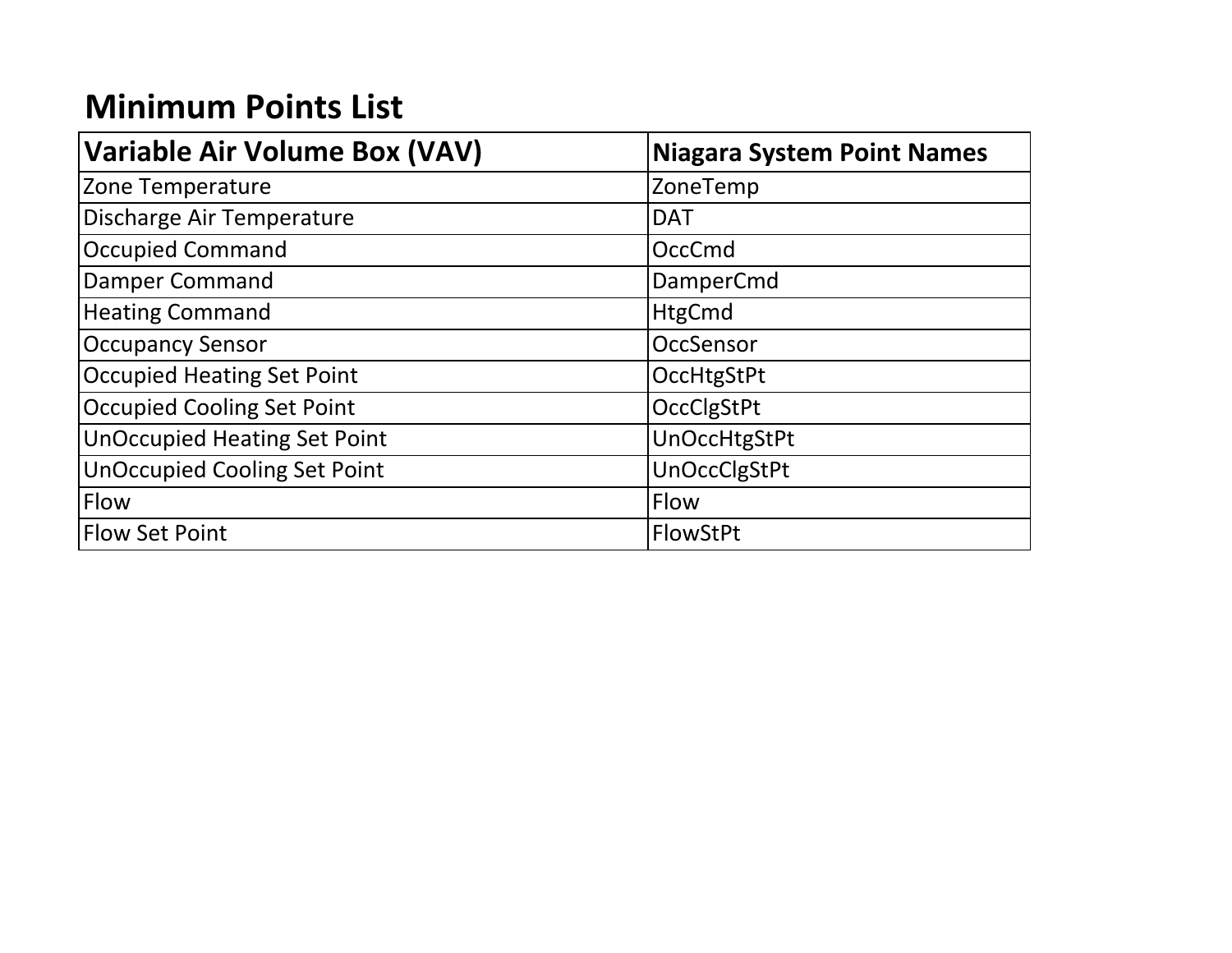## **Minimum Points List**

| <b>Exhaust Fans</b> | Niagara System Point Names |
|---------------------|----------------------------|
| <b>Fan Command</b>  | <b>IFanCmd</b>             |
| <b>Fan Status</b>   | <b>IFanSts</b>             |
| Fan Alarm           | <b>IFanAlm</b>             |